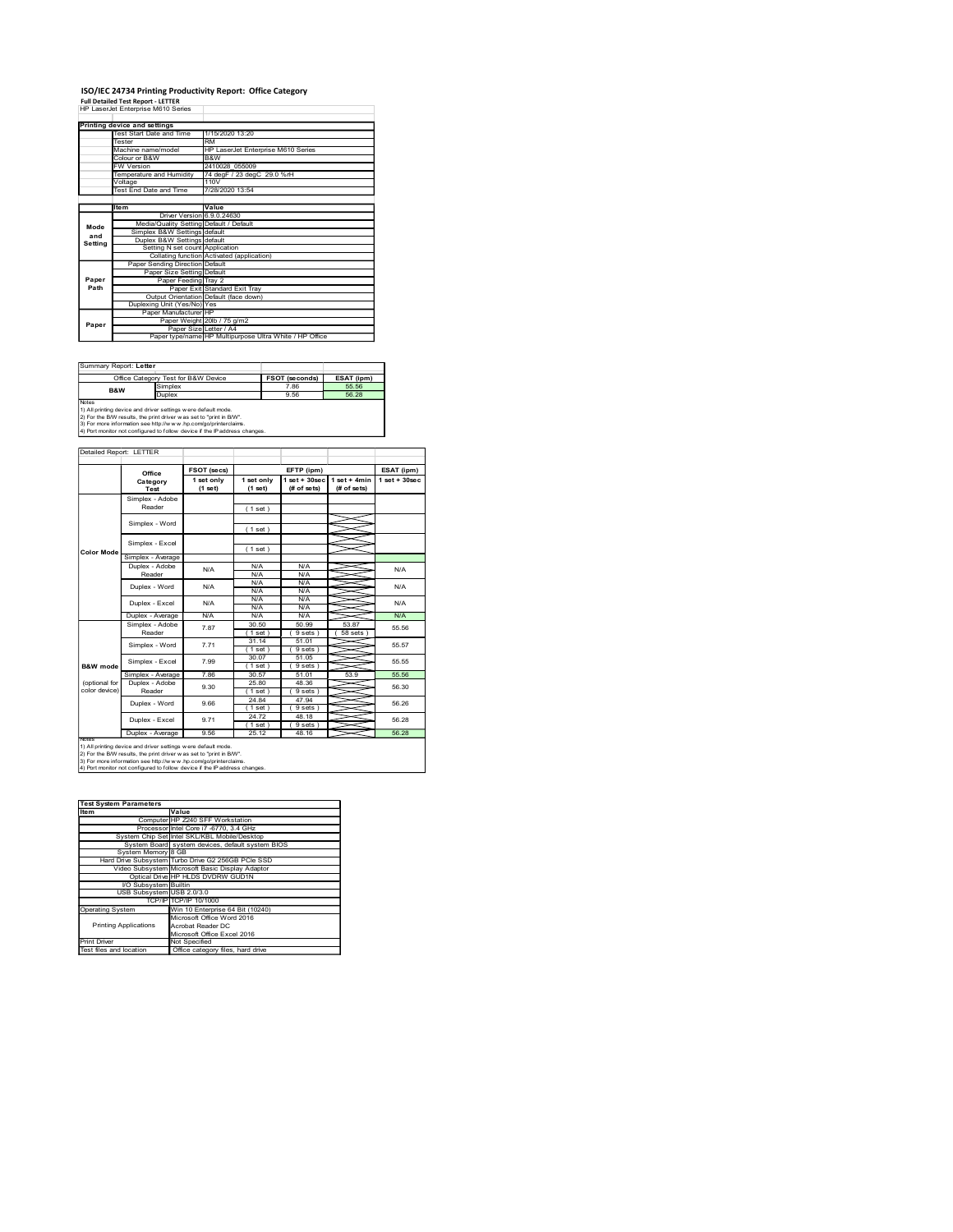## ISO/IEC 24734 Printing Productivity Report: Office Category Full Detailed Test Report - A4

|                     | ISO/IEC 24734 Printing Productivity Report: Office Category                                                                                   |                                                                                                 |                                    |                               |                                                 |                  |
|---------------------|-----------------------------------------------------------------------------------------------------------------------------------------------|-------------------------------------------------------------------------------------------------|------------------------------------|-------------------------------|-------------------------------------------------|------------------|
|                     | <b>Full Detailed Test Report - A4</b><br>HP LaserJet Enterprise M610 Series                                                                   |                                                                                                 |                                    |                               |                                                 |                  |
|                     | <b>Printing device and settings</b><br>Test Start Date and Time                                                                               | 1/15/2020 13:20                                                                                 |                                    |                               |                                                 |                  |
|                     | Tester<br>Machine name/model                                                                                                                  | <b>RM</b>                                                                                       | HP LaserJet Enterprise M610 Series |                               |                                                 |                  |
|                     | Colour or B&W<br>W Version                                                                                                                    | B&W<br>2410028_055009                                                                           |                                    |                               |                                                 |                  |
|                     | Temperature and Humidity<br>Voltage                                                                                                           | 110V                                                                                            | 74 degF / 23 degC 29.0 %rH         |                               |                                                 |                  |
|                     | Test End Date and Time                                                                                                                        | 7/28/2020 13:54                                                                                 |                                    |                               |                                                 |                  |
|                     | ltem                                                                                                                                          | Value<br>Driver Version 6.9.0.24630<br>Media/Quality Setting Default / Default                  |                                    |                               |                                                 |                  |
| Mode<br>and         | Simplex B&W Settings default<br>Duplex B&W Settings default                                                                                   |                                                                                                 |                                    |                               |                                                 |                  |
| Setting             |                                                                                                                                               | Setting N set count Application<br>Collating function Activated (application)                   |                                    |                               |                                                 |                  |
|                     | Paper Sending Direction Default                                                                                                               | Paper Size Setting Default                                                                      |                                    |                               |                                                 |                  |
| Paper<br>Path       |                                                                                                                                               | Paper Feeding Tray 2<br>Paper Exit Standard Exit Tray<br>Output Orientation Default (face down) |                                    |                               |                                                 |                  |
|                     | Duplexing Unit (Yes/No) Yes<br>Paper Manufacturer HP                                                                                          |                                                                                                 |                                    |                               |                                                 |                  |
| Paper               |                                                                                                                                               | Paper Weight 20lb / 75 g/m2<br>Paper Size Letter / A4                                           |                                    |                               |                                                 |                  |
|                     |                                                                                                                                               | Paper type/name HP Multipurpose Ultra White / HP Office                                         |                                    |                               |                                                 |                  |
| Summary Report: A4  |                                                                                                                                               |                                                                                                 |                                    |                               |                                                 |                  |
|                     | Office Category Test for B&W Device<br>Simplex                                                                                                |                                                                                                 |                                    | <b>FSOT (seconds)</b><br>8.37 | ESAT (ipm)<br>52.96                             |                  |
|                     | B&W<br>Duplex                                                                                                                                 |                                                                                                 |                                    | 9.96                          | 53.82                                           |                  |
| Notes               |                                                                                                                                               |                                                                                                 |                                    |                               |                                                 |                  |
|                     | 1) All printing device and driver settings were default mode.<br>2) For the B/W results, the print driver was set to "print in B/W".          |                                                                                                 |                                    |                               |                                                 |                  |
|                     | 3) For more information see http://www.hp.com/go/printerclaims.<br>4) Port monitor not configured to follow device if the IP address changes. |                                                                                                 |                                    |                               |                                                 |                  |
| Detailed Report: A4 |                                                                                                                                               |                                                                                                 |                                    |                               |                                                 |                  |
|                     | Office                                                                                                                                        | FSOT (secs)                                                                                     |                                    | EFTP (ipm)                    |                                                 | ESAT (ipm)       |
|                     | Category<br>Test                                                                                                                              | 1 set only<br>$(1$ set)                                                                         | 1 set only<br>(1 set)              | (# of sets)                   | $1 set + 30 sec$ $1 set + 4 min$<br>(# of sets) | $1 set + 30 sec$ |
|                     | Simplex - Adobe<br>Reader                                                                                                                     |                                                                                                 | (1 set)                            |                               |                                                 |                  |
|                     | Simplex - Word                                                                                                                                |                                                                                                 | (1 set)                            |                               |                                                 |                  |
| Colour<br>Mode      | Simplex - Excel                                                                                                                               |                                                                                                 | (1 set)                            |                               |                                                 |                  |

| Summary Report: A4 |                                                                                                                                                                                                                                                                                       |                       |            |
|--------------------|---------------------------------------------------------------------------------------------------------------------------------------------------------------------------------------------------------------------------------------------------------------------------------------|-----------------------|------------|
|                    | Office Category Test for B&W Device                                                                                                                                                                                                                                                   | <b>FSOT (seconds)</b> | ESAT (ipm) |
| <b>B&amp;W</b>     | Simplex                                                                                                                                                                                                                                                                               | 8.37                  | 52.96      |
|                    | <b>Duplex</b>                                                                                                                                                                                                                                                                         | 9.96                  | 53.82      |
| Notes              | 1) All printing device and driver settings were default mode.<br>2) For the B/W results, the print driver was set to "print in B/W".<br>3) For more information see http://www.hp.com/go/printerclaims.<br>4) Port monitor not configured to follow device if the IP address changes. |                       |            |

|                         | Colour or B&W<br>FW Version                                                                                                                   | B&W                                                                     | 2410028_055009                                          |                       |                                 |                 |
|-------------------------|-----------------------------------------------------------------------------------------------------------------------------------------------|-------------------------------------------------------------------------|---------------------------------------------------------|-----------------------|---------------------------------|-----------------|
|                         | Temperature and Humidity                                                                                                                      |                                                                         | 74 degF / 23 degC 29.0 %rH                              |                       |                                 |                 |
|                         | Voltage<br>Test End Date and Time                                                                                                             | 110V                                                                    | 7/28/2020 13:54                                         |                       |                                 |                 |
|                         |                                                                                                                                               |                                                                         |                                                         |                       |                                 |                 |
|                         | ltem                                                                                                                                          | Value                                                                   |                                                         |                       |                                 |                 |
|                         | <b>Driver Version</b><br>Media/Quality Setting Default / Default                                                                              | 6.9.0.24630                                                             |                                                         |                       |                                 |                 |
| Mode                    | Simplex B&W Settings default                                                                                                                  |                                                                         |                                                         |                       |                                 |                 |
| and<br>Setting          | Duplex B&W Settings default                                                                                                                   |                                                                         |                                                         |                       |                                 |                 |
|                         | Setting N set count                                                                                                                           | Application                                                             |                                                         |                       |                                 |                 |
|                         | <b>Paper Sending Direction</b>                                                                                                                | Collating function Activated (application)<br>Default                   |                                                         |                       |                                 |                 |
|                         | Paper Size Setting                                                                                                                            | Default                                                                 |                                                         |                       |                                 |                 |
| Paper                   | Paper Feeding                                                                                                                                 | Tray 2                                                                  |                                                         |                       |                                 |                 |
| Path                    |                                                                                                                                               | Paper Exit Standard Exit Tray<br>Output Orientation Default (face down) |                                                         |                       |                                 |                 |
|                         | Duplexing Unit (Yes/No) Yes                                                                                                                   |                                                                         |                                                         |                       |                                 |                 |
|                         | Paper Manufacturer HP                                                                                                                         |                                                                         |                                                         |                       |                                 |                 |
| Paper                   |                                                                                                                                               | Paper Weight 20lb / 75 g/m2<br>Paper Size Letter / A4                   |                                                         |                       |                                 |                 |
|                         |                                                                                                                                               |                                                                         | Paper type/name HP Multipurpose Ultra White / HP Office |                       |                                 |                 |
|                         |                                                                                                                                               |                                                                         |                                                         |                       |                                 |                 |
|                         |                                                                                                                                               |                                                                         |                                                         |                       |                                 |                 |
| Summary Report: A4      |                                                                                                                                               |                                                                         |                                                         |                       |                                 |                 |
|                         | Office Category Test for B&W Device                                                                                                           |                                                                         |                                                         | <b>FSOT (seconds)</b> | ESAT (ipm)                      |                 |
|                         | Simplex<br>B&W<br>Duplex                                                                                                                      |                                                                         |                                                         | 8.37<br>9.96          | 52.96<br>53.82                  |                 |
| Notes                   |                                                                                                                                               |                                                                         |                                                         |                       |                                 |                 |
|                         | 1) All printing device and driver settings were default mode.<br>2) For the B/W results, the print driver was set to "print in B/W".          |                                                                         |                                                         |                       |                                 |                 |
|                         | 3) For more information see http://www.hp.com/go/printerclaims.                                                                               |                                                                         |                                                         |                       |                                 |                 |
|                         | 4) Port monitor not configured to follow device if the IP address changes.                                                                    |                                                                         |                                                         |                       |                                 |                 |
|                         |                                                                                                                                               |                                                                         |                                                         |                       |                                 |                 |
| Detailed Report: A4     |                                                                                                                                               |                                                                         |                                                         |                       |                                 |                 |
|                         | Office                                                                                                                                        | FSOT (secs)                                                             |                                                         | EFTP (ipm)            |                                 |                 |
|                         | Category                                                                                                                                      | 1 set only                                                              | 1 set only                                              |                       | $1 set + 30 sec$   1 set + 4min | $1$ set + 30sec |
|                         | Test                                                                                                                                          | $(1$ set)                                                               | (1 set)                                                 | (# of sets)           | (# of sets)                     |                 |
|                         | Simplex - Adobe                                                                                                                               |                                                                         |                                                         |                       |                                 |                 |
|                         | Reader                                                                                                                                        |                                                                         | (1 set)                                                 |                       |                                 |                 |
|                         | Simplex - Word                                                                                                                                |                                                                         |                                                         |                       |                                 |                 |
|                         |                                                                                                                                               |                                                                         | (1 set)                                                 |                       |                                 |                 |
| Colour                  | Simplex - Excel                                                                                                                               |                                                                         |                                                         |                       |                                 |                 |
| Mode                    | Simplex - Average                                                                                                                             |                                                                         | (1 set)                                                 |                       |                                 |                 |
|                         | Duplex - Adobe                                                                                                                                |                                                                         | N/A                                                     | N/A                   |                                 |                 |
|                         | Reader                                                                                                                                        | N/A                                                                     | N/A                                                     | N/A                   |                                 |                 |
|                         | Duplex - Word                                                                                                                                 | N/A                                                                     | N/A                                                     | N/A                   |                                 |                 |
|                         |                                                                                                                                               |                                                                         | N/A<br>N/A                                              | N/A<br>N/A            |                                 |                 |
|                         | Duplex - Excel                                                                                                                                | N/A                                                                     | N/A                                                     | N/A                   |                                 |                 |
|                         | Duplex - Average                                                                                                                              | N/A                                                                     | N/A                                                     | N/A                   |                                 |                 |
|                         | Simplex - Adobe                                                                                                                               | 8.15                                                                    | 29.47                                                   | 48.00                 | 49.22                           |                 |
|                         | Reader                                                                                                                                        |                                                                         | (1 set)<br>28.60                                        | (8 sets)<br>47.91     | (55 sets)                       |                 |
|                         | Simplex - Word                                                                                                                                | 8.39                                                                    | (1 set)                                                 | (8 sets)              |                                 |                 |
|                         | Simplex - Excel                                                                                                                               | 8.56                                                                    | 28.03                                                   | 47.21                 |                                 |                 |
| <b>B&amp;W</b> mode     |                                                                                                                                               |                                                                         | (1 set)                                                 | (8 sets)              | 49.2                            |                 |
| (optional for           | Simplex - Average<br>Duplex - Adobe                                                                                                           | 8.4                                                                     | 28.70<br>24.60                                          | 47.70<br>45.66        |                                 |                 |
| color device)           | Reader                                                                                                                                        | 9.76                                                                    | (1 set)                                                 | (8 sets)              |                                 |                 |
|                         | Duplex - Word                                                                                                                                 | 10.16                                                                   | 23.62                                                   | 45.46                 |                                 |                 |
|                         |                                                                                                                                               |                                                                         | (1 set)<br>24.12                                        | (8 sets)<br>45.42     |                                 |                 |
|                         | Duplex - Excel                                                                                                                                | 9.95                                                                    | (1 set)                                                 | (8 sets)              |                                 |                 |
|                         | Duplex - Average                                                                                                                              | 10.0                                                                    | 24.11                                                   | 45.51                 |                                 |                 |
| Notes                   | 1) All printing device and driver settings w ere default mode.                                                                                |                                                                         |                                                         |                       |                                 |                 |
|                         | 2) For the B/W results, the print driver was set to "print in B/W".                                                                           |                                                                         |                                                         |                       |                                 |                 |
|                         | 3) For more information see http://www.hp.com/go/printerclaims.<br>4) Port monitor not configured to follow device if the IP address changes. |                                                                         |                                                         |                       |                                 |                 |
|                         |                                                                                                                                               |                                                                         |                                                         |                       |                                 |                 |
|                         |                                                                                                                                               |                                                                         |                                                         |                       |                                 |                 |
|                         |                                                                                                                                               |                                                                         |                                                         |                       |                                 |                 |
| Item                    | <b>Test System Parameters</b><br>Value                                                                                                        |                                                                         |                                                         |                       |                                 |                 |
|                         |                                                                                                                                               | Computer HP Z240 SFF Workstation                                        |                                                         |                       |                                 |                 |
|                         | Processor Intel Core i7 -6770, 3.4 GHz                                                                                                        |                                                                         |                                                         |                       |                                 |                 |
|                         | System Chip Set Intel SKL/KBL Mobile/Desktop                                                                                                  |                                                                         |                                                         |                       |                                 |                 |
|                         | System Board system devices, default system BIOS<br>System Memory 8 GB                                                                        |                                                                         |                                                         |                       |                                 |                 |
|                         | Hard Drive Subsystem Turbo Drive G2 256GB PCIe SSD                                                                                            |                                                                         |                                                         |                       |                                 |                 |
|                         | Video Subsystem Microsoft Basic Display Adaptor                                                                                               |                                                                         |                                                         |                       |                                 |                 |
|                         | Optical Drive HP HLDS DVDRW GUD1N                                                                                                             |                                                                         |                                                         |                       |                                 |                 |
|                         | I/O Subsystem Builtin<br>USB Subsystem USB 2.0/3.0                                                                                            |                                                                         |                                                         |                       |                                 |                 |
|                         |                                                                                                                                               | TCP/IP TCP/IP 10/1000                                                   |                                                         |                       |                                 |                 |
| <b>Operating System</b> |                                                                                                                                               | Win 10 Enterprise 64 Bit (10240)                                        |                                                         |                       |                                 |                 |
|                         |                                                                                                                                               | Microsoft Office Word 2016                                              |                                                         |                       |                                 |                 |
|                         | <b>Printing Applications</b>                                                                                                                  | Acrobat Reader DC<br>Microsoft Office Excel 2016                        |                                                         |                       |                                 |                 |
| Print Driver            |                                                                                                                                               | Not Specified                                                           |                                                         |                       |                                 |                 |
| Test files and location |                                                                                                                                               | Office category files, hard drive                                       |                                                         |                       |                                 |                 |
|                         |                                                                                                                                               |                                                                         |                                                         |                       |                                 |                 |
|                         |                                                                                                                                               |                                                                         |                                                         |                       |                                 |                 |
|                         |                                                                                                                                               |                                                                         |                                                         |                       |                                 |                 |
|                         |                                                                                                                                               |                                                                         |                                                         |                       |                                 |                 |
|                         |                                                                                                                                               |                                                                         |                                                         |                       |                                 |                 |
|                         |                                                                                                                                               |                                                                         |                                                         |                       |                                 |                 |
|                         |                                                                                                                                               |                                                                         |                                                         |                       |                                 |                 |
|                         |                                                                                                                                               |                                                                         |                                                         |                       |                                 |                 |
|                         |                                                                                                                                               |                                                                         |                                                         |                       |                                 |                 |

| Item                         | Value                                              |
|------------------------------|----------------------------------------------------|
|                              | Computer HP Z240 SFF Workstation                   |
|                              | Processor Intel Core i7 -6770, 3.4 GHz             |
|                              | System Chip Set Intel SKL/KBL Mobile/Desktop       |
|                              | System Board system devices, default system BIOS   |
| System Memory 8 GB           |                                                    |
|                              | Hard Drive Subsystem Turbo Drive G2 256GB PCIe SSD |
|                              | Video Subsystem Microsoft Basic Display Adaptor    |
|                              | Optical Drive HP HLDS DVDRW GUD1N                  |
| VO Subsystem Builtin         |                                                    |
| USB Subsystem USB 2.0/3.0    |                                                    |
|                              | TCP/IPITCP/IP 10/1000                              |
| <b>Operating System</b>      | Win 10 Enterprise 64 Bit (10240)                   |
|                              | Microsoft Office Word 2016                         |
| <b>Printing Applications</b> | Acrobat Reader DC                                  |
|                              | Microsoft Office Excel 2016                        |
| <b>Print Driver</b>          | Not Specified                                      |
|                              |                                                    |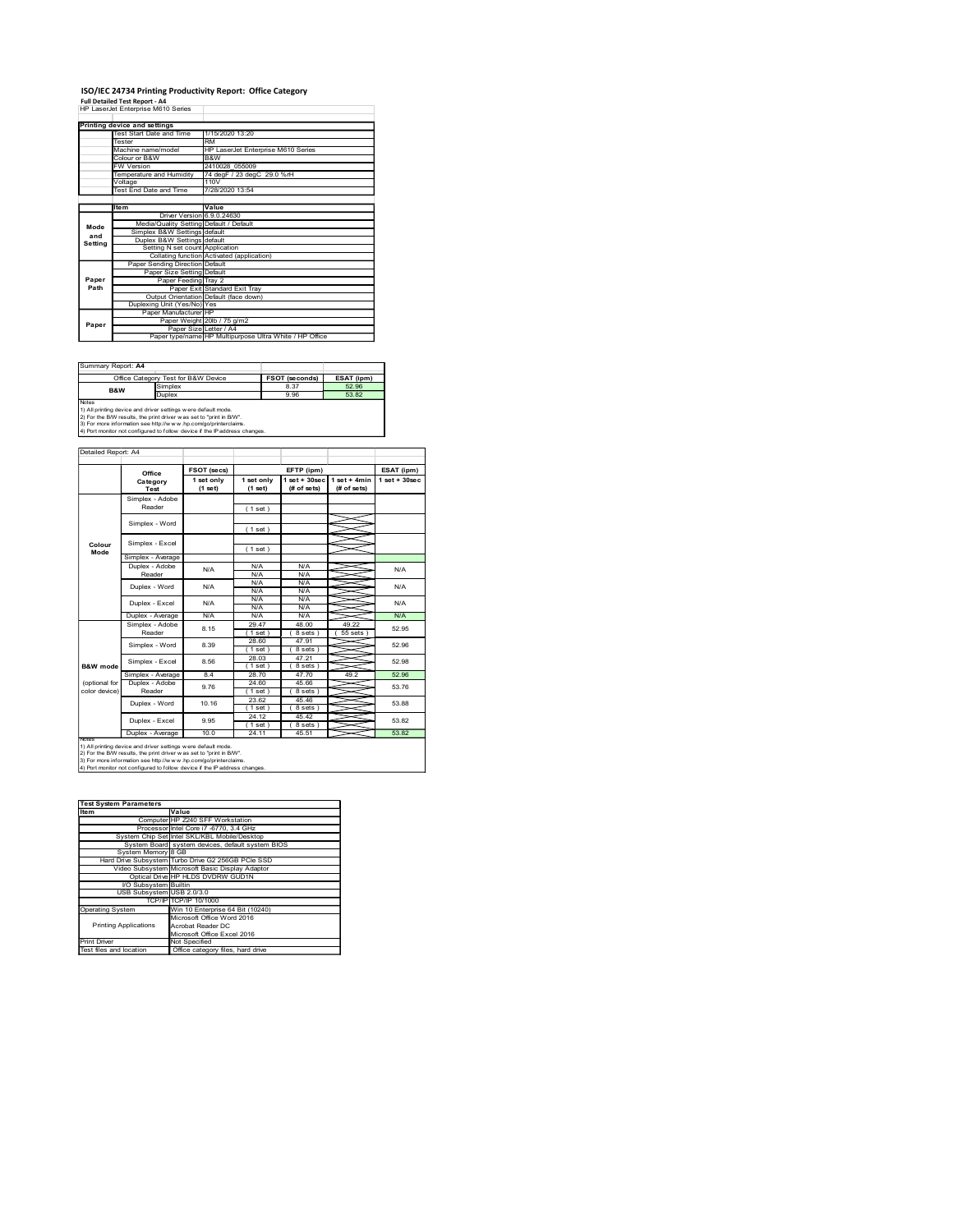### ISO/IEC 24734 Printing Productivity Report: Office Category Feature Performance Full Report - Office Feature Performance Test

|               | ISO/IEC 24734 Printing Productivity Report: Office Category                                             |                                                                                   |             |                                                           |
|---------------|---------------------------------------------------------------------------------------------------------|-----------------------------------------------------------------------------------|-------------|-----------------------------------------------------------|
|               | Feature Performance Full Report - Office Feature Performance Test<br>HP LaserJet Enterprise M610 Series |                                                                                   |             |                                                           |
|               | Printing device and settings                                                                            |                                                                                   |             |                                                           |
|               | Test Start Date and Time                                                                                |                                                                                   |             |                                                           |
|               |                                                                                                         | 1/15/2020 13:20                                                                   |             |                                                           |
|               | Tester<br>Machine name/model                                                                            | <b>RM</b><br>HP LaserJet Enterprise M610 Series                                   |             |                                                           |
|               | Colour or B&W                                                                                           | B&W                                                                               |             |                                                           |
|               | <b>FW Version</b><br>Temperature and Humidity                                                           | 2410028_055009                                                                    |             |                                                           |
|               | Voltage<br>Test End Date and Time                                                                       | 74 degF / 23 degC 29.0 %rH<br>110V<br>7/28/2020 13:54                             |             |                                                           |
|               | Item                                                                                                    | Value                                                                             |             |                                                           |
|               | Driver Version 6.9.0.24630                                                                              |                                                                                   |             |                                                           |
| Mode          | Media/Quality Setting Default / Default                                                                 |                                                                                   |             |                                                           |
| and           | Simplex B&W Settings default<br>Duplex B&W Settings default                                             |                                                                                   |             |                                                           |
| Setting       | Setting N set count Application                                                                         |                                                                                   |             |                                                           |
|               | Paper Sending Direction Default                                                                         | Collating function Activated (application)                                        |             |                                                           |
|               | Paper Size Setting Default                                                                              |                                                                                   |             |                                                           |
| Paper<br>Path | Paper Feeding Tray 2                                                                                    | Paper Exit Standard Exit Tray                                                     |             |                                                           |
|               |                                                                                                         |                                                                                   |             |                                                           |
|               | Output Orientation Default (face down)<br>Duplexing Unit (Yes/No) Yes<br>Paper Manufacturer HP          |                                                                                   |             |                                                           |
| Paper         |                                                                                                         | Paper Weight 20lb / 75 g/m2                                                       |             |                                                           |
|               |                                                                                                         | Paper Size Letter / A4<br>Paper type/name HP Multipurpose Ultra White / HP Office |             |                                                           |
|               |                                                                                                         |                                                                                   |             |                                                           |
|               |                                                                                                         | ISO Print Productivity Report: Feature Performance Test Summary                   |             |                                                           |
|               |                                                                                                         | <b>Printing Modes</b>                                                             | FSOT (base) | <b>Feature Performance Ratio</b><br><b>ESAT</b> (feature) |

|             | Test Start Date and Time                                                                                                                                                                              | 1/15/2020 13:20   |                                    |                           |                |                                  |                            |                       |
|-------------|-------------------------------------------------------------------------------------------------------------------------------------------------------------------------------------------------------|-------------------|------------------------------------|---------------------------|----------------|----------------------------------|----------------------------|-----------------------|
|             | RM<br>Tester<br>Machine name/model                                                                                                                                                                    |                   | HP LaserJet Enterprise M610 Series |                           |                |                                  |                            |                       |
|             | Colour or B&W<br>B&W                                                                                                                                                                                  |                   |                                    |                           |                |                                  |                            |                       |
|             | W Version<br><b>Temperature and Humidity</b>                                                                                                                                                          | 2410028_055009    | 74 degF / 23 degC 29.0 %rH         |                           |                |                                  |                            |                       |
|             | /oltage<br>110V<br><b>Test End Date and Time</b>                                                                                                                                                      | 7/28/2020 13:54   |                                    |                           |                |                                  |                            |                       |
|             | Item                                                                                                                                                                                                  | Value             |                                    |                           |                |                                  |                            |                       |
|             | Driver Version 6.9.0.24630<br>Media/Quality Setting Default / Default                                                                                                                                 |                   |                                    |                           |                |                                  |                            |                       |
| Mode<br>and | Simplex B&W Settings default                                                                                                                                                                          |                   |                                    |                           |                |                                  |                            |                       |
| Setting     | Duplex B&W Settings default<br>Setting N set count Application<br>Collating function Activated (application)<br>Paper Sending Direction Default                                                       |                   |                                    |                           |                |                                  |                            |                       |
|             |                                                                                                                                                                                                       |                   |                                    |                           |                |                                  |                            |                       |
| Paper       | Paper Size Setting Default<br>Paper Feeding Tray 2                                                                                                                                                    |                   |                                    |                           |                |                                  |                            |                       |
| Path        | Paper Exit Standard Exit Tray                                                                                                                                                                         |                   |                                    |                           |                |                                  |                            |                       |
|             | Output Orientation Default (face down)<br>Duplexing Unit (Yes/No) Yes                                                                                                                                 |                   |                                    |                           |                |                                  |                            |                       |
|             | Paper Manufacturer HP<br>Paper Weight 20lb / 75 g/m2                                                                                                                                                  |                   |                                    |                           |                |                                  |                            |                       |
| Paper       | Paper Size Letter / A4<br>Paper type/name HP Multipurpose Ultra White / HP Office                                                                                                                     |                   |                                    |                           |                |                                  |                            |                       |
|             |                                                                                                                                                                                                       |                   |                                    |                           |                |                                  |                            |                       |
|             |                                                                                                                                                                                                       |                   |                                    |                           |                |                                  |                            |                       |
|             | ISO Print Productivity Report: Feature Performance Test Summary                                                                                                                                       |                   |                                    |                           |                |                                  |                            |                       |
|             |                                                                                                                                                                                                       |                   |                                    |                           |                | <b>Feature Performance Ratio</b> |                            |                       |
|             | <b>Printing Modes</b><br>(Feature Adobe Reader - Office test file)                                                                                                                                    |                   |                                    |                           | FSOT (base)    | <b>ESAT (feature)</b>            |                            |                       |
|             |                                                                                                                                                                                                       |                   |                                    | Simplex                   | FSOT (feature) | ESAT (base)                      |                            |                       |
|             | A5, Landscape Feed, Simplex, Colour<br>A5, Portrait Feed, Simplex, Colour                                                                                                                             |                   |                                    | Simplex                   |                |                                  |                            |                       |
|             | Legal, Simplex, Colour                                                                                                                                                                                |                   |                                    | Simplex                   |                |                                  |                            |                       |
|             | Legal, Duplex, Colour                                                                                                                                                                                 |                   |                                    | Duplex                    |                |                                  |                            |                       |
|             | A4, 1200 dpi, Simplex, Colour                                                                                                                                                                         |                   |                                    | Simplex                   |                |                                  |                            |                       |
|             | Letter, 1200 dpi, Simplex, Colour<br>A4, HP High Speed, Simplex, Colour                                                                                                                               |                   |                                    | Simplex                   |                |                                  |                            |                       |
|             | Letter, HP High Speed, Simplex, Colour                                                                                                                                                                |                   |                                    | Simplex<br>Simplex        |                |                                  |                            |                       |
|             | A4, General Office, Simplex, Colour                                                                                                                                                                   |                   |                                    | Simplex                   |                |                                  |                            |                       |
|             | Letter, General Office, Simplex, Colour                                                                                                                                                               |                   |                                    | Simplex                   |                |                                  |                            |                       |
|             | A5, Landscape Feed, Simplex, B/W                                                                                                                                                                      |                   |                                    | Simplex                   | 132%           | 152%                             |                            |                       |
|             | A5, Portrait Feed, Simplex, B/W<br>Legal, Simplex, B/W                                                                                                                                                |                   |                                    | Simplex<br>Simplex        | 70%            | 41%                              |                            |                       |
|             | Legal, Duplex, B/W                                                                                                                                                                                    |                   |                                    | Duplex                    |                |                                  |                            |                       |
|             | A4, 1200 dpi, Simplex, B/W                                                                                                                                                                            |                   |                                    | Simplex                   |                |                                  |                            |                       |
|             | Letter, 1200 dpi, Simplex, B/W                                                                                                                                                                        |                   |                                    | Simplex                   |                |                                  |                            |                       |
|             | A4, General Office, Simplex, B/W<br>Letter, General Office, Simplex, B/W                                                                                                                              |                   |                                    | Simplex<br>Simplex        |                |                                  |                            |                       |
|             |                                                                                                                                                                                                       |                   |                                    |                           |                |                                  |                            |                       |
|             | 1) All printing device and driver settings were default mode.                                                                                                                                         |                   |                                    |                           |                |                                  |                            |                       |
|             | 2) Test conducted with 8-paper Office Feature Performance file.                                                                                                                                       |                   |                                    |                           |                |                                  |                            |                       |
|             | 3) For more information see http://www.hp.com/go/printerclaims<br>4) Port monitor not configured to follow device if the P address changes                                                            |                   |                                    |                           |                |                                  |                            |                       |
|             |                                                                                                                                                                                                       |                   |                                    |                           |                |                                  |                            |                       |
|             | Feature Performance Full Report - Feature Printing Mode: 'Office' Feature Performance Test                                                                                                            |                   |                                    |                           |                |                                  |                            |                       |
|             | <b>Printing Modes</b>                                                                                                                                                                                 |                   |                                    | <b>Base Printing Mode</b> |                | <b>Feature Performance</b>       |                            |                       |
|             | Feature Adobe Reader - Office<br>test file (8-page)                                                                                                                                                   |                   | <b>FSOT</b>                        | <b>ESAT</b>               | 1 set          | $1$ set + 30 sec                 | FSOT (base)<br><b>FSOT</b> | <b>ESAT (feature)</b> |
|             |                                                                                                                                                                                                       |                   | Base                               | Base                      | FSOT (secs)    | ESAT (ipm)                       | (feature)                  | ESAT (base)           |
|             | A5, Landscape Feed, Simplex, Colour<br>A5, Portrait Feed, Simplex, Colour                                                                                                                             |                   |                                    |                           |                |                                  |                            |                       |
|             | Legal, Simplex, Colour                                                                                                                                                                                |                   |                                    |                           |                |                                  |                            |                       |
|             | Legal, Duplex, Colour                                                                                                                                                                                 |                   |                                    |                           |                |                                  |                            |                       |
|             | A4, 1200 dpi, Simplex, Colour                                                                                                                                                                         |                   |                                    |                           |                |                                  |                            |                       |
|             | Letter, 1200 dpi, Simplex, Colour<br>A4, HP High Speed, Simplex, Colour                                                                                                                               |                   |                                    |                           |                |                                  |                            |                       |
|             | Letter, HP High Speed, Simplex, Colour                                                                                                                                                                |                   |                                    |                           |                |                                  |                            |                       |
|             | A4, General Office, Simplex, Colour                                                                                                                                                                   |                   |                                    |                           |                |                                  |                            |                       |
|             | Letter, General Office, Simplex, Colour<br>A5, Landscape Feed, Simplex, B/W                                                                                                                           |                   | 13.06                              | 52.95                     | 9.92           | 80.9                             | 132%                       | 152%                  |
|             | A5, Portrait Feed, Simplex, B/W                                                                                                                                                                       |                   | 13.06                              | 52.95                     | 18.92          | 21.9                             | 70%                        | 41%                   |
|             | Legal, Simplex, B/W                                                                                                                                                                                   |                   |                                    |                           |                |                                  |                            |                       |
|             | Legal, Duplex, B/W                                                                                                                                                                                    |                   |                                    |                           |                |                                  |                            |                       |
|             | A4, 1200 dpi, Simplex, B/W                                                                                                                                                                            |                   | 13.06                              | 52.95                     |                |                                  |                            |                       |
|             | Letter, 1200 dpi, Simplex, B/W<br>A4, General Office, Simplex, B/W                                                                                                                                    |                   | 13.06                              | 52.95                     |                |                                  |                            |                       |
|             | Letter, General Office, Simplex, B/W                                                                                                                                                                  |                   |                                    |                           |                |                                  |                            |                       |
|             | 1) All printing device and driver settings were default mode.<br>2) Test conducted with 8-paper Office Feature Performance file<br>3) For more information see http://w w w .hp.com/go/printerclaims. |                   |                                    |                           |                |                                  |                            |                       |
|             | 4) Port monitor not configured to follow device if the IP address changes                                                                                                                             |                   |                                    |                           |                |                                  |                            |                       |
|             | <b>Test System Parameters</b><br>Value<br>Item                                                                                                                                                        |                   |                                    |                           |                |                                  |                            |                       |
|             | Computer HP Z240 SFF Workstation<br>Processor Intel Core i7 -6770, 3.4 GHz                                                                                                                            |                   |                                    |                           |                |                                  |                            |                       |
| Note:       | System Chip Set Intel SKL/KBL Mobile/Desktop                                                                                                                                                          |                   |                                    |                           |                |                                  |                            |                       |
| Test        | System Board system devices, default system BIOS<br>System Memory 8 GB                                                                                                                                |                   |                                    |                           |                |                                  |                            |                       |
| System      | Hard Drive Subsystem Turbo Drive G2 256GB PCle SSD<br>Video Subsystem Microsoft Basic Display Adaptor                                                                                                 |                   |                                    |                           |                |                                  |                            |                       |
|             | Optical Drive HP HLDS DVDRW GUD1N<br><b>VO Subsystem Builtin</b>                                                                                                                                      |                   |                                    |                           |                |                                  |                            |                       |
|             | USB Subsystem USB 2.0/3.0                                                                                                                                                                             |                   |                                    |                           |                |                                  |                            |                       |
| <b>I</b> O  | TCP/IP TCP/IP 10/1000<br>Operating System                                                                                                                                                             |                   | Win 10 Enterprise 64 Bit (10240)   |                           |                |                                  |                            |                       |
|             | <b>Printing Applications</b>                                                                                                                                                                          | Acrobat Reader DC | Microsoft Office Word 2016         |                           |                |                                  |                            |                       |
| Software    |                                                                                                                                                                                                       |                   | Microsoft Office Excel 2016        |                           |                |                                  |                            |                       |
|             | Print Driver<br><b>Test files and location</b>                                                                                                                                                        | Not Specified     | Office category files, hard drive  |                           |                |                                  |                            |                       |
|             |                                                                                                                                                                                                       |                   |                                    |                           |                |                                  |                            |                       |

|                 | test file (8-page)                                                                                                                                                                                                                         |                   |                                                                            |       |       |      | (feature) |      |
|-----------------|--------------------------------------------------------------------------------------------------------------------------------------------------------------------------------------------------------------------------------------------|-------------------|----------------------------------------------------------------------------|-------|-------|------|-----------|------|
|                 | A5, Landscape Feed, Simplex, Colour                                                                                                                                                                                                        |                   |                                                                            |       |       |      |           |      |
|                 | A5, Portrait Feed, Simplex, Colour                                                                                                                                                                                                         |                   |                                                                            |       |       |      |           |      |
|                 | Legal, Simplex, Colour                                                                                                                                                                                                                     |                   |                                                                            |       |       |      |           |      |
|                 | Legal, Duplex, Colour                                                                                                                                                                                                                      |                   |                                                                            |       |       |      |           |      |
|                 |                                                                                                                                                                                                                                            |                   |                                                                            |       |       |      |           |      |
|                 | A4, 1200 dpi, Simplex, Colour                                                                                                                                                                                                              |                   |                                                                            |       |       |      |           |      |
|                 | Letter, 1200 dpi, Simplex, Colour                                                                                                                                                                                                          |                   |                                                                            |       |       |      |           |      |
|                 | A4, HP High Speed, Simplex, Colour                                                                                                                                                                                                         |                   |                                                                            |       |       |      |           |      |
|                 | Letter, HP High Speed, Simplex, Colour                                                                                                                                                                                                     |                   |                                                                            |       |       |      |           |      |
|                 | A4, General Office, Simplex, Colour                                                                                                                                                                                                        |                   |                                                                            |       |       |      |           |      |
|                 | Letter, General Office, Simplex, Colour                                                                                                                                                                                                    |                   |                                                                            |       |       |      |           |      |
|                 | A5, Landscape Feed, Simplex, B/W                                                                                                                                                                                                           |                   | 13.06                                                                      | 52.95 | 9.92  | 80.9 | 132%      | 152% |
|                 | A5, Portrait Feed, Simplex, B/W                                                                                                                                                                                                            |                   | 13.06                                                                      | 52.95 | 18.92 | 21.9 | 70%       | 41%  |
|                 | Legal, Simplex, B/W                                                                                                                                                                                                                        |                   |                                                                            |       |       |      |           |      |
|                 |                                                                                                                                                                                                                                            |                   |                                                                            |       |       |      |           |      |
|                 | Legal, Duplex, B/W                                                                                                                                                                                                                         |                   |                                                                            |       |       |      |           |      |
|                 | A4, 1200 dpi, Simplex, B/W                                                                                                                                                                                                                 |                   | 13.06                                                                      | 52.95 |       |      |           |      |
|                 | Letter, 1200 dpi, Simplex, B/W                                                                                                                                                                                                             |                   |                                                                            |       |       |      |           |      |
|                 |                                                                                                                                                                                                                                            |                   | 13.06                                                                      | 52.95 |       |      |           |      |
|                 | A4, General Office, Simplex, B/W                                                                                                                                                                                                           |                   |                                                                            |       |       |      |           |      |
| Notes           | Letter, General Office, Simplex, B/W<br>1) All printing device and driver settings were default mode.<br>2) Test conducted with 8-paper Office Feature Performance file<br>3) For more information see http://www.hp.com/go/printerclaims. |                   |                                                                            |       |       |      |           |      |
|                 | 4) Port monitor not configured to follow device if the IP address changes.<br><b>Test System Parameters</b>                                                                                                                                |                   |                                                                            |       |       |      |           |      |
|                 | Item                                                                                                                                                                                                                                       | Value             |                                                                            |       |       |      |           |      |
|                 |                                                                                                                                                                                                                                            |                   | Computer HP Z240 SFF Workstation<br>Processor Intel Core i7 -6770, 3.4 GHz |       |       |      |           |      |
|                 | System Chip Set Intel SKL/KBL Mobile/Desktop                                                                                                                                                                                               |                   |                                                                            |       |       |      |           |      |
|                 | System Board system devices, default system BIOS                                                                                                                                                                                           |                   |                                                                            |       |       |      |           |      |
| Test            | System Memory 8 GB<br>Hard Drive Subsystem Turbo Drive G2 256GB PCle SSD                                                                                                                                                                   |                   |                                                                            |       |       |      |           |      |
| System          | Video Subsystem Microsoft Basic Display Adaptor                                                                                                                                                                                            |                   |                                                                            |       |       |      |           |      |
|                 |                                                                                                                                                                                                                                            |                   | Optical Drive HP HLDS DVDRW GUD1N                                          |       |       |      |           |      |
|                 | <b>VO Subsystem Builtin</b>                                                                                                                                                                                                                |                   |                                                                            |       |       |      |           |      |
| I/O             | USB Subsystem USB 2.0/3.0<br>TCP/IP                                                                                                                                                                                                        | TCP/IP 10/1000    |                                                                            |       |       |      |           |      |
|                 | <b>Operating System</b>                                                                                                                                                                                                                    |                   | Win 10 Enterprise 64 Bit (10240)                                           |       |       |      |           |      |
|                 |                                                                                                                                                                                                                                            |                   | Microsoft Office Word 2016                                                 |       |       |      |           |      |
| <b>Software</b> | <b>Printing Applications</b>                                                                                                                                                                                                               | Acrobat Reader DC |                                                                            |       |       |      |           |      |
|                 |                                                                                                                                                                                                                                            |                   | Microsoft Office Excel 2016                                                |       |       |      |           |      |
|                 | Print Driver<br>Test files and location                                                                                                                                                                                                    | Not Specified     | Office category files, hard drive                                          |       |       |      |           |      |

|                  | <b>Test System Parameters</b> |                                                    |  |  |
|------------------|-------------------------------|----------------------------------------------------|--|--|
|                  | <b>Item</b>                   | Value                                              |  |  |
|                  |                               | Computer HP Z240 SFF Workstation                   |  |  |
|                  |                               | Processor Intel Core i7 -6770, 3.4 GHz             |  |  |
|                  |                               | System Chip Set Intel SKL/KBL Mobile/Desktop       |  |  |
|                  |                               | System Board system devices, default system BIOS   |  |  |
| Test             | System Memory 8 GB            |                                                    |  |  |
| System           |                               | Hard Drive Subsystem Turbo Drive G2 256GB PCle SSD |  |  |
|                  |                               | Video Subsystem Microsoft Basic Display Adaptor    |  |  |
|                  |                               | Optical Drive HP HLDS DVDRW GUD1N                  |  |  |
|                  | <b>VO Subsystem</b> Builtin   |                                                    |  |  |
|                  | USB Subsystem USB 2.0/3.0     |                                                    |  |  |
| $\overline{1/O}$ |                               | TCP/IPITCP/IP 10/1000                              |  |  |
|                  | <b>Operating System</b>       | Win 10 Enterprise 64 Bit (10240)                   |  |  |
|                  |                               | Microsoft Office Word 2016                         |  |  |
| <b>Software</b>  | <b>Printing Applications</b>  | Acrobat Reader DC                                  |  |  |
|                  |                               | Microsoft Office Excel 2016                        |  |  |
|                  | <b>Print Driver</b>           | Not Specified                                      |  |  |
|                  | Test files and location       | Office category files, hard drive                  |  |  |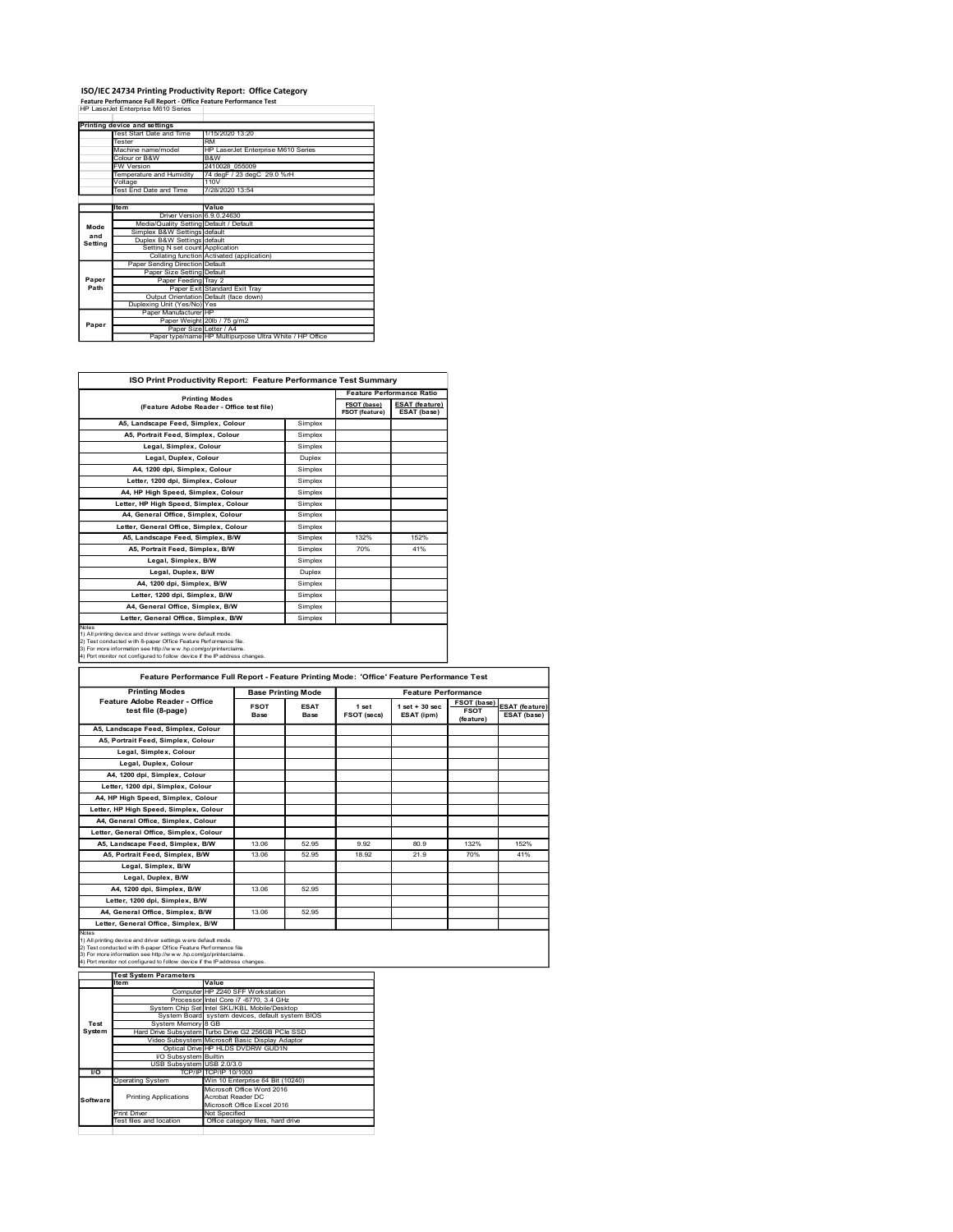# ISO/IEC 17629 First Print Out Time Report: Office Category Full Detailed Test Report - LETTER

|                                                                                                                                                                                                                |                                                                                                      |                                              |                           | ISO/IEC 17629 First Print Out Time Report: Office Category |           |                     |           |                   |  |
|----------------------------------------------------------------------------------------------------------------------------------------------------------------------------------------------------------------|------------------------------------------------------------------------------------------------------|----------------------------------------------|---------------------------|------------------------------------------------------------|-----------|---------------------|-----------|-------------------|--|
| <b>Full Detailed Test Report - LETTER</b><br>HP LaserJet Enterprise M610 Series                                                                                                                                |                                                                                                      |                                              |                           |                                                            |           |                     |           |                   |  |
|                                                                                                                                                                                                                |                                                                                                      | <b>Printing device and settings</b>          |                           |                                                            |           |                     |           |                   |  |
|                                                                                                                                                                                                                | Tester                                                                                               | Test Start Date and Time                     | RM                        | 1/15/2020 13:13                                            |           |                     |           |                   |  |
|                                                                                                                                                                                                                |                                                                                                      | Machine name/model<br>Colour or B&W          | B&W                       | HP LaserJet Enterprise M610 Series                         |           |                     |           |                   |  |
|                                                                                                                                                                                                                | FW Version                                                                                           | Configuration (options)                      | Default                   | 2410028_055009                                             |           |                     |           |                   |  |
|                                                                                                                                                                                                                | Controller<br>Printing device page count<br>Printing supplies page count<br>Temperature and Humidity |                                              | .103<br>Not Specified     |                                                            |           |                     |           |                   |  |
|                                                                                                                                                                                                                |                                                                                                      |                                              | Not Specified             | 74 degF / 23 degC 29.0 %rH                                 |           |                     |           |                   |  |
|                                                                                                                                                                                                                | Voltage<br>Test End Date and Time                                                                    |                                              |                           | 1/16/2020 13:17                                            |           |                     |           |                   |  |
|                                                                                                                                                                                                                | ltem                                                                                                 |                                              | Value                     |                                                            |           |                     |           |                   |  |
| Mode<br>and                                                                                                                                                                                                    |                                                                                                      | PDL and driver version<br>Print Quality mode | 6.9.0.24630<br>default    |                                                            |           |                     |           |                   |  |
| Setting                                                                                                                                                                                                        | <b>B&amp;W</b> settings                                                                              | Paper feed orientation                       | default<br>Short Edge     |                                                            |           |                     |           |                   |  |
| Paper                                                                                                                                                                                                          | Paper feeding                                                                                        | Paper type setting                           | default                   | Standard cassette                                          |           |                     |           |                   |  |
| Paper Path Output orientation                                                                                                                                                                                  | aper exit?                                                                                           |                                              |                           | Standard exit tray<br>default (face up or face down)       |           |                     |           |                   |  |
|                                                                                                                                                                                                                |                                                                                                      |                                              |                           |                                                            |           |                     |           |                   |  |
|                                                                                                                                                                                                                |                                                                                                      |                                              |                           | ISO First Page Out Time Summary Report: Office Category    |           |                     |           |                   |  |
| Summary Report: Letter                                                                                                                                                                                         |                                                                                                      |                                              |                           |                                                            |           |                     |           |                   |  |
| B&W                                                                                                                                                                                                            |                                                                                                      | Simplex                                      |                           | FPOT from Ready (seconds)<br>4.84                          |           |                     |           |                   |  |
| Notes                                                                                                                                                                                                          |                                                                                                      | Duplex                                       |                           |                                                            |           |                     |           |                   |  |
| 1) All printing device and driver settings were default mode.<br>2) For the R/W results the print driver a                                                                                                     |                                                                                                      |                                              | set to "print in R/W      |                                                            |           |                     |           |                   |  |
| 3) For more information see http://www.hp.com/go/printerclaims.<br>4) Port monitor not configured to follow device if the IP address changes.<br>5) Page counts w ere collected after completion of the tests. |                                                                                                      |                                              |                           |                                                            |           |                     |           |                   |  |
|                                                                                                                                                                                                                |                                                                                                      |                                              |                           |                                                            |           |                     |           |                   |  |
|                                                                                                                                                                                                                |                                                                                                      |                                              |                           | ISO First Page Out Time Report: Office Category            |           |                     |           |                   |  |
| <b>Detailed Report: LETTER</b>                                                                                                                                                                                 |                                                                                                      |                                              |                           | Word                                                       | Excel     | Adobe               | Average   | <b>Delay Time</b> |  |
|                                                                                                                                                                                                                |                                                                                                      |                                              |                           | (seconds)                                                  | (seconds) | Reader<br>(seconds) | (seconds) |                   |  |
|                                                                                                                                                                                                                |                                                                                                      |                                              | FPOT from Ready - Simplex |                                                            |           |                     |           |                   |  |
|                                                                                                                                                                                                                |                                                                                                      |                                              |                           |                                                            |           |                     |           |                   |  |

|                                | Machine name/model                                                                                                                        |                                         | HP LaserJet Enterprise M610 Series                           |                                                 |                     |                    |                   |                   |
|--------------------------------|-------------------------------------------------------------------------------------------------------------------------------------------|-----------------------------------------|--------------------------------------------------------------|-------------------------------------------------|---------------------|--------------------|-------------------|-------------------|
|                                | Colour or B&W<br><b>FW Version</b>                                                                                                        | B&W<br>2410028_055009                   |                                                              |                                                 |                     |                    |                   |                   |
|                                | Configuration (options)                                                                                                                   | Default                                 |                                                              |                                                 |                     |                    |                   |                   |
|                                | Controller<br>Printing device page count                                                                                                  | 5.103<br>Not Specified                  |                                                              |                                                 |                     |                    |                   |                   |
|                                | Printing supplies page count<br>Temperature and Humidity                                                                                  | Not Specified                           | 74 degF / 23 degC 29.0 %rH                                   |                                                 |                     |                    |                   |                   |
|                                | Voltage                                                                                                                                   | 110V                                    |                                                              |                                                 |                     |                    |                   |                   |
|                                | Test End Date and Time                                                                                                                    | 1/16/2020 13:17                         |                                                              |                                                 |                     |                    |                   |                   |
|                                | ltem<br>PDL and driver version                                                                                                            | Value<br>6.9.0.24630                    |                                                              |                                                 |                     |                    |                   |                   |
| Mode<br>and                    | Print Quality mode                                                                                                                        | default                                 |                                                              |                                                 |                     |                    |                   |                   |
| Setting                        | <b>B&amp;W</b> settings<br>aper feed orientation                                                                                          | default<br>Short Edge                   |                                                              |                                                 |                     |                    |                   |                   |
| Paper                          | Paper type setting                                                                                                                        | default                                 |                                                              |                                                 |                     |                    |                   |                   |
|                                | Paper feeding<br>Paper exit                                                                                                               | Standard cassette<br>Standard exit tray |                                                              |                                                 |                     |                    |                   |                   |
|                                | Paper Path Output orientation                                                                                                             |                                         | default (face up or face down)                               |                                                 |                     |                    |                   |                   |
|                                |                                                                                                                                           |                                         |                                                              |                                                 |                     |                    |                   |                   |
|                                | ISO First Page Out Time Summary Report: Office Category                                                                                   |                                         |                                                              |                                                 |                     |                    |                   |                   |
| Summary Report: Letter         |                                                                                                                                           |                                         |                                                              |                                                 |                     |                    |                   |                   |
|                                |                                                                                                                                           |                                         | <b>FPOT from Ready (seconds)</b>                             |                                                 |                     |                    |                   |                   |
| B&W                            | Simplex<br>Duplex                                                                                                                         |                                         | 4.84                                                         |                                                 |                     |                    |                   |                   |
| Notes                          | 1) All printing device and driver settings were default mode.                                                                             |                                         |                                                              |                                                 |                     |                    |                   |                   |
|                                | 2) For the B/W results, the print driver was set to "print in B/W".<br>3) For more information see http://www.hp.com/go/printerclaims.    |                                         |                                                              |                                                 |                     |                    |                   |                   |
|                                | 4) Port monitor not configured to follow device if the IP address changes.                                                                |                                         |                                                              |                                                 |                     |                    |                   |                   |
|                                | 5) Page counts w ere collected after completion of the tests.                                                                             |                                         |                                                              |                                                 |                     |                    |                   |                   |
|                                |                                                                                                                                           |                                         |                                                              |                                                 |                     |                    |                   |                   |
| <b>Detailed Report: LETTER</b> |                                                                                                                                           |                                         |                                                              | ISO First Page Out Time Report: Office Category |                     |                    |                   |                   |
|                                |                                                                                                                                           |                                         | Word                                                         | Excel                                           | Adobe               | Average            | <b>Delay Time</b> |                   |
|                                |                                                                                                                                           |                                         | (seconds)                                                    | (seconds)                                       | Reader<br>(seconds) | (seconds)          |                   |                   |
|                                | FPOT from Ready - Simplex                                                                                                                 |                                         |                                                              |                                                 |                     |                    |                   |                   |
|                                | FPOT from Ready - Duplex                                                                                                                  |                                         |                                                              |                                                 |                     |                    |                   |                   |
|                                |                                                                                                                                           |                                         |                                                              |                                                 |                     |                    |                   |                   |
| <b>Color Mode</b>              | FPOT from Sleep - Simplex                                                                                                                 |                                         |                                                              |                                                 | N/A                 |                    |                   |                   |
|                                | Recovery Time                                                                                                                             |                                         |                                                              |                                                 |                     |                    |                   |                   |
|                                | FPOT from Off - Simplex                                                                                                                   |                                         |                                                              |                                                 |                     |                    |                   |                   |
|                                | Warm-up Time                                                                                                                              |                                         |                                                              |                                                 |                     |                    |                   |                   |
|                                | FPOT from Ready - Simplex                                                                                                                 |                                         | 4.85                                                         | 5.06                                            | 4.59                | 4.84               | 20 Seconds        |                   |
|                                | FPOT from Ready - Duplex                                                                                                                  |                                         |                                                              |                                                 |                     |                    |                   |                   |
|                                | FPOT from Sleep - Simplex                                                                                                                 |                                         |                                                              |                                                 | 10.18               |                    | 95 Minutes        |                   |
| <b>B&amp;W Mode</b>            |                                                                                                                                           |                                         |                                                              |                                                 |                     |                    |                   |                   |
|                                | Recovery Time                                                                                                                             |                                         |                                                              |                                                 | $5.6\,$             |                    |                   |                   |
|                                | FPOT from Off - Simplex                                                                                                                   |                                         |                                                              |                                                 | 145.00              |                    |                   |                   |
|                                | Warm-up Time                                                                                                                              |                                         |                                                              |                                                 | 140.41              |                    |                   |                   |
| Notes                          | 1) All printing device and driver settings were default mode.                                                                             |                                         |                                                              |                                                 |                     |                    |                   |                   |
|                                | 2) For the B/W results, the print driver was set to "print in B/W".<br>3) For more information see http://www.hp.com/go/printerclaims.    |                                         |                                                              |                                                 |                     |                    |                   |                   |
|                                | 4) Port monitor not configured to follow device if the Paddress changes.<br>5) Page counts w ere collected after completion of the tests. |                                         |                                                              |                                                 |                     |                    |                   |                   |
|                                | 6) Details for FPOT from Sleep are show n below                                                                                           |                                         |                                                              |                                                 |                     |                    |                   |                   |
| <b>HP Data Table</b>           |                                                                                                                                           |                                         |                                                              |                                                 |                     |                    |                   |                   |
| <b>Detailed Report: LETTER</b> |                                                                                                                                           |                                         |                                                              |                                                 |                     |                    |                   |                   |
|                                |                                                                                                                                           |                                         | <b>FPOT Avg</b>                                              | FPOT (secs)                                     | FPOT (secs)         | FPOT (secs)        | Application       | <b>Delay Time</b> |
|                                | FPOT from Sleep                                                                                                                           |                                         | (secs)<br>N/A                                                | Iteration 1<br>N/A                              | Iteration 2<br>N/A  | Iteration 3<br>N/A | Adobe Reader      |                   |
|                                | FPOT from Sleep (15 minutes)                                                                                                              |                                         | N/A                                                          | N/A                                             | N/A                 | N/A                | Adobe Reader      |                   |
| <b>Color Mode</b>              | HP/Non ISO Test                                                                                                                           |                                         |                                                              |                                                 |                     |                    |                   |                   |
|                                | FPOT from Ready, HP High Speed<br>HP/Non ISO Test                                                                                         |                                         | N/A                                                          | N/A                                             | N/A                 | N/A                | Adobe Reader      |                   |
|                                | FPOT from Sleep                                                                                                                           |                                         | 10.18                                                        | 10.16                                           | 10.19               | N/A                | Adobe Reader      | 95 Minutes        |
|                                |                                                                                                                                           |                                         | 7.21                                                         | 7.25                                            | 7.16                | N/A                | Adobe Reader      | 15 Minutes        |
|                                | FPOT from Sleep (15 minutes)                                                                                                              |                                         |                                                              |                                                 |                     |                    |                   |                   |
| <b>B&amp;W Mode</b>            | HP/Non ISO Test                                                                                                                           |                                         |                                                              |                                                 |                     |                    |                   |                   |
|                                |                                                                                                                                           |                                         |                                                              |                                                 |                     |                    |                   |                   |
|                                |                                                                                                                                           |                                         |                                                              |                                                 |                     |                    |                   |                   |
|                                |                                                                                                                                           |                                         |                                                              |                                                 |                     |                    |                   |                   |
|                                | <b>Test System Parameters</b><br>ltem                                                                                                     | Value                                   |                                                              |                                                 |                     |                    |                   |                   |
|                                | Computer                                                                                                                                  |                                         | HP Z240 SFF Workstation                                      |                                                 |                     |                    |                   |                   |
|                                | Processor<br>System Chip Set                                                                                                              |                                         | Intel Core i7 -6770, 3.4 GHz<br>Intel SKL/KBL Mobile/Desktop |                                                 |                     |                    |                   |                   |
| Test                           | System Board<br>System Memory                                                                                                             | 8 GB                                    | system devices, default system BIOS                          |                                                 |                     |                    |                   |                   |
| System                         | Hard Drive Subsystem                                                                                                                      |                                         | Turbo Drive G2 256GB PCle SSD                                |                                                 |                     |                    |                   |                   |
|                                | Video Subsystem<br>Optical Drive                                                                                                          |                                         | Microsoft Basic Display Adaptor<br>HP HLDS DVDRW GUD1N       |                                                 |                     |                    |                   |                   |
|                                | I/O Subsystem                                                                                                                             | <b>Builtin</b>                          |                                                              |                                                 |                     |                    |                   |                   |
|                                | USB Subsystem                                                                                                                             | USB 2.0/3.0                             |                                                              |                                                 |                     |                    |                   |                   |
| Printing<br>Device             | TCP/IP                                                                                                                                    | 10/1000                                 |                                                              |                                                 |                     |                    |                   |                   |
| Connection                     |                                                                                                                                           |                                         | Win 10 Enterprise 64 Bit (10240)                             |                                                 |                     |                    |                   |                   |
|                                | <b>Operating System</b><br><b>Printing Applications</b>                                                                                   |                                         | Microsoft Office 2016                                        |                                                 |                     |                    |                   |                   |
| Software                       | <b>Print Driver</b>                                                                                                                       | Adobe Reader DC<br>6.9.0.24630          |                                                              |                                                 |                     |                    |                   |                   |
|                                |                                                                                                                                           |                                         |                                                              |                                                 |                     |                    |                   |                   |
|                                |                                                                                                                                           |                                         |                                                              |                                                 |                     |                    |                   |                   |
|                                |                                                                                                                                           |                                         |                                                              |                                                 |                     |                    |                   |                   |
|                                |                                                                                                                                           |                                         |                                                              |                                                 |                     |                    |                   |                   |
|                                |                                                                                                                                           |                                         |                                                              |                                                 |                     |                    |                   |                   |
|                                |                                                                                                                                           |                                         |                                                              |                                                 |                     |                    |                   |                   |

|                                  | <b>Test System Parameters</b> |                                     |  |  |  |  |
|----------------------------------|-------------------------------|-------------------------------------|--|--|--|--|
|                                  | litem                         | Value                               |  |  |  |  |
|                                  | Computer                      | HP Z240 SFF Workstation             |  |  |  |  |
|                                  | Processor                     | Intel Core i7 -6770, 3.4 GHz        |  |  |  |  |
|                                  | System Chip Set               | Intel SKL/KBL Mobile/Desktop        |  |  |  |  |
|                                  | System Board                  | system devices, default system BIOS |  |  |  |  |
| Test                             | System Memory                 | 8 GB                                |  |  |  |  |
| System                           | Hard Drive Subsystem          | Turbo Drive G2 256GB PCIe SSD       |  |  |  |  |
|                                  | Video Subsystem               | Microsoft Basic Display Adaptor     |  |  |  |  |
|                                  | Optical Drive                 | HP HLDS DVDRW GUD1N                 |  |  |  |  |
|                                  | I/O Subsystem                 | <b>Builtin</b>                      |  |  |  |  |
|                                  | <b>USB Subsystem</b>          | USB 2.0/3.0                         |  |  |  |  |
| Printina<br>Device<br>Connection | TCP/IP                        | 10/1000                             |  |  |  |  |
|                                  | <b>Operating System</b>       | Win 10 Enterprise 64 Bit (10240)    |  |  |  |  |
|                                  | <b>Printing Applications</b>  | Microsoft Office 2016               |  |  |  |  |
| Software                         |                               | Adobe Reader DC                     |  |  |  |  |
|                                  | <b>Print Driver</b>           | 6.9.0.24630                         |  |  |  |  |